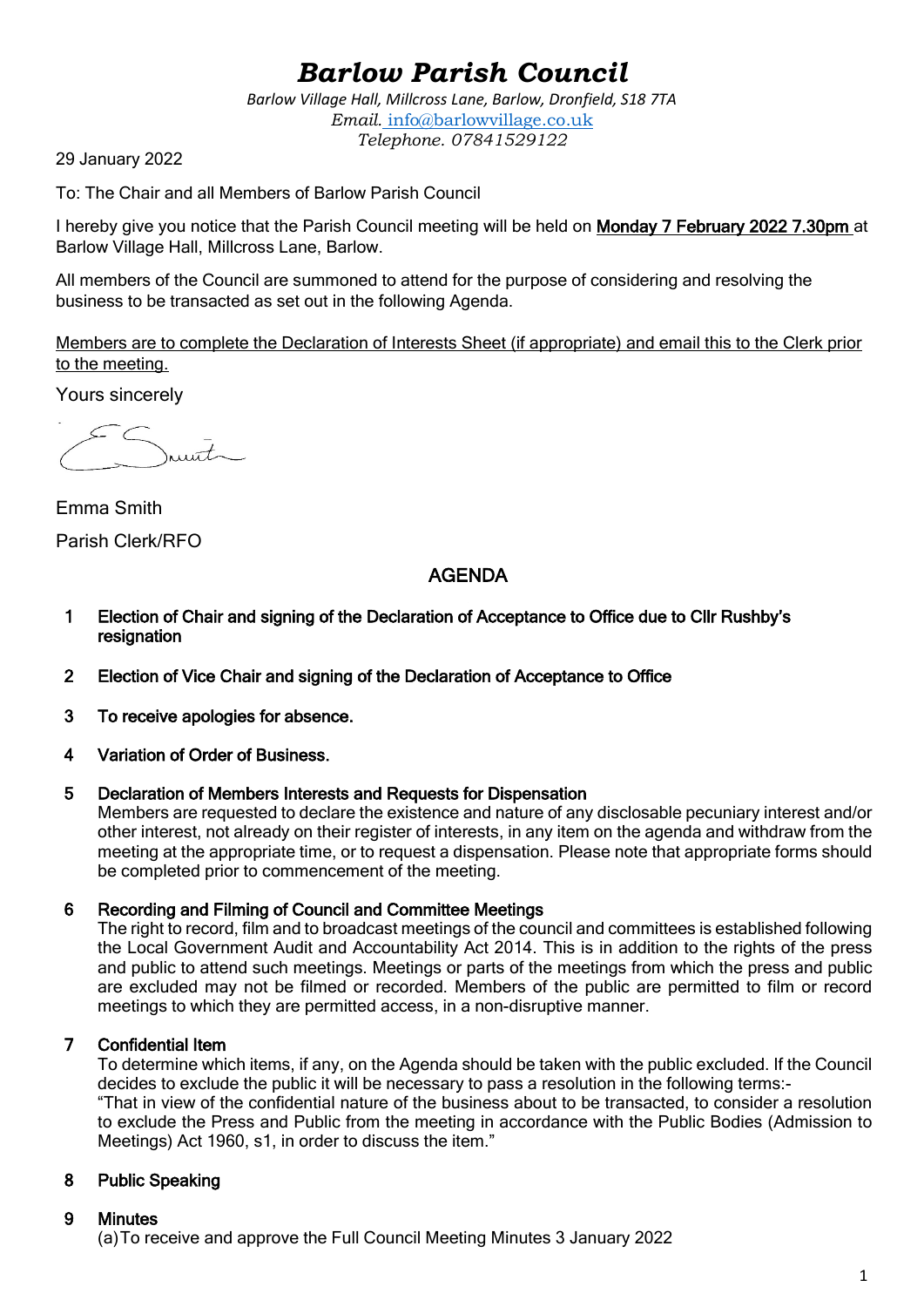(b)Any matters arising from the minutes that are not listed in the agenda

## 10 Planning Matters

- (a)To consider applications/appeals received from the Planning Authority and to submit comments. Please view online before the meeting at [https://planapps-online.ne-derbyshire.gov.uk/online](https://planapps-online.ne-derbyshire.gov.uk/online-applications/)[applications/](https://planapps-online.ne-derbyshire.gov.uk/online-applications/)
	- NED 21/01405/AGD Demolition of lean to and construction of steel portal frame building at Highbrook Far Lane, Barlow. Deferred from the last agenda due to application not viewable on NEDDC Planning Portal. NEDDC have stated this application has become invalid.
	- NED 21/01492/FL Proposed two storey side extension to extend existing bedroom at first floor and provide home office and home working (hairdressing) room at ground floor. (Re-submission of 21/00505/FL) at Mathom House, Millcross Lane, Barlow
	- 21/01101/FL Construction of covered oak pergola to front of public house and awning to the brewery (revised scheme of 19/01007/FL/ Conservation Area/Affecting setting of a listed building) (Amended Plans) at The Peacock At Barlow, Hackney Lane, Barlow

(b)To note Planning Decisions

- NED 21/01369/FLH Single-storey side extension at Thimble Hall, Valley Road, Barlow Conditionally Approved 7 January 2022
- NED 21/01313/AGD Proposed agricultural storage building at Rumbling Farm, Far Lane, Barlow Planning Permission Required – 23 December 2021

(c)To discuss any other planning matters, appeals, etc

• Nothing to report

#### 11 District Councillor Report – Cllr Bentley Strafford-Stephenson

- 12 County Councillor Report Cllr Angelique Foster
- 13 Police Liaison Officer/Crime Report January 2022 (to circulate when received)

#### 14 To note the Parish Clerks Report and correspondence received

- (a) Consultation of Brampton Parish Neighbourhood Plan
- (b) To note road closure on Far Lane, Barlow 14 to 16 March 2022 To facilitate water apparatus installation works – Severn Trent Water
- (c) To note diversion at Far Lane, Barlow 4 to 8 April 2022 To facilitate water apparatus renewal works – Severn Trent Water
- (d) NEDDC Standards Committee Candidate
- (e) Mods Lane DMMO Application
- (f) Commonside Road, Barlow Landslip and Road Closure update Cllr Foster

## 15 Finance Report

- (a) To approve the Bank Reconciliation for January 2022
- (b) To approve the BACS/ Cheque payments for February 2022 meeting (Appendix 1)
- (c) To approve Cllr Siddall to authorise payments through Unity Trust
- (d) To consider other Councillors to join Unity Trust Bank
- (e) To note donation of £800 from the Carnival Committee
- (f) To note £235 Neighbourhood Watch Grant approved by PCC

#### 16 Village Hall/ Recreational Ground Issues and actions required:

- (a) To note Village Hall Monthly Inspection Report carried out January 2022
- (c) To confirm Councillors inspecting the Village Hall in January 2022
- (d) To confirm Councillors weekly inspection of the play area
- (e) To discuss the quote for installing rubber matting in Recreational Ground
- (f) To discuss stone wall repairs around play area
- (g) To discuss rubbish in the car park at the Village Hall (Inspection 22/01/2022)
- (h) To consider Car boots for 2022 Carnival Committee 2 May 2022
- (i) To approve additional £200 for works carried out at the top of the Recreational Ground
- (j) To approve Barlow Open Gardens using the toilets on 2 and 3 July 2022
- (k) To approve Barlow Open Gardens using the freezer space on 2 and 3 July 2022